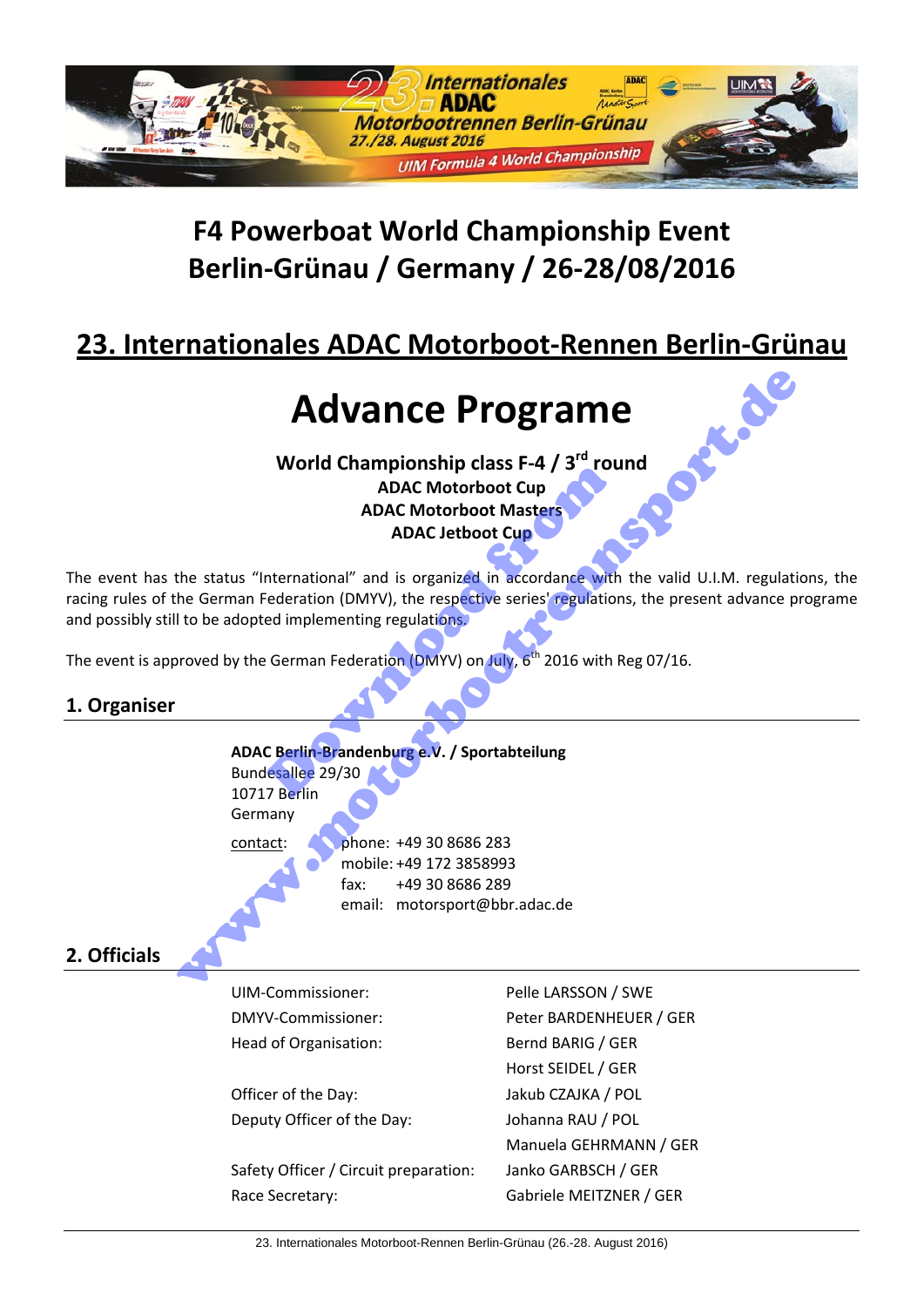Technical Officer: Volker BRACHVOGEL / GER Wolfgang NEUSIUS / GER (ADAC Masters) Jens‐Uwe FOCKE / GER (ADAC Cup) Jury Chairman: The Chairman Peter Bardenheuer / GER Rescue / Medical Team: Deutsches Rotes Kreuz KV Müggel-Spree DMYV‐Rescue‐Team

## **3. Date and Venue**

Date:  $26^{th}$ -28<sup>th</sup> August 2016

Venue: Regattagelände Berlin‐Grünau Regattastraße 211 12527 Berlin Germany GPS: 52 24'29,42'' N, 13 35'24,54''O

## **4. Classes / Entry fee**

|                                                      | 12527 Berlin<br>Germany                                                                                                                          |                                                                                |               |                                                                                                                         |  |
|------------------------------------------------------|--------------------------------------------------------------------------------------------------------------------------------------------------|--------------------------------------------------------------------------------|---------------|-------------------------------------------------------------------------------------------------------------------------|--|
|                                                      | GPS:                                                                                                                                             | 52 24'29,42" N, 13 35'24,54"O                                                  |               |                                                                                                                         |  |
| 4. Classes / Entry fee                               |                                                                                                                                                  |                                                                                |               |                                                                                                                         |  |
| Entry fee:                                           | $F-4$                                                                                                                                            | World Championship event                                                       |               | no entry fee                                                                                                            |  |
|                                                      | <b>Formel ADAC</b>                                                                                                                               | <b>ADAC Motorboot Cup</b>                                                      |               | payable by series organizer                                                                                             |  |
|                                                      | Jetboot                                                                                                                                          | ADAC Jetboot Cup<br>guest drivers:                                             |               | payable by series organizer<br>80,- Euro                                                                                |  |
|                                                      | For entries which are received after the entry closing date by the organizer an<br>accepted, a separate processing fee of 75,- Euros is payable. |                                                                                |               |                                                                                                                         |  |
|                                                      |                                                                                                                                                  | The entry fee is to be paid per bank transfer to: ADAC Berlin-Brandenburg e.V. | IBAN:<br>BIC: | Deutsche Bank AG<br>DE43 1007 0000 0943 0000 03<br><b>DEUTDEBBXXX</b>                                                   |  |
| race office latest until the end of sporting checks. |                                                                                                                                                  |                                                                                |               | In addition, each driver has to pay 10, - Euro service fee (cleaning / waste etc.). This service fee may be paid at the |  |
| arrived.                                             |                                                                                                                                                  |                                                                                |               | Jury members must present a signed authorization of their national federation in the race office when the               |  |
| <b>5. Entries</b>                                    |                                                                                                                                                  |                                                                                |               |                                                                                                                         |  |
| email not later than 21st August 2016.               |                                                                                                                                                  |                                                                                |               | Entries (on the official entry form) completed and signed to be sent in writing to the address of the organizer or b    |  |

## **5. Entries**

The driver must present the **original entry form** (if he sent it by email) at the race office during sporting checks. The entry form of holders of foreign licences must have the permission of his national federation which issued the licence.

Entries of underage drivers (under 18 years) must also be signed by the legal representatives.

By submitting the entry form, the driver accept the UIM regulations, the racing rules of the German Federation (DMYV), the relevant series regulations, the present prescriptions of this advance programe and all of the race management for implementation to be adopted provisions.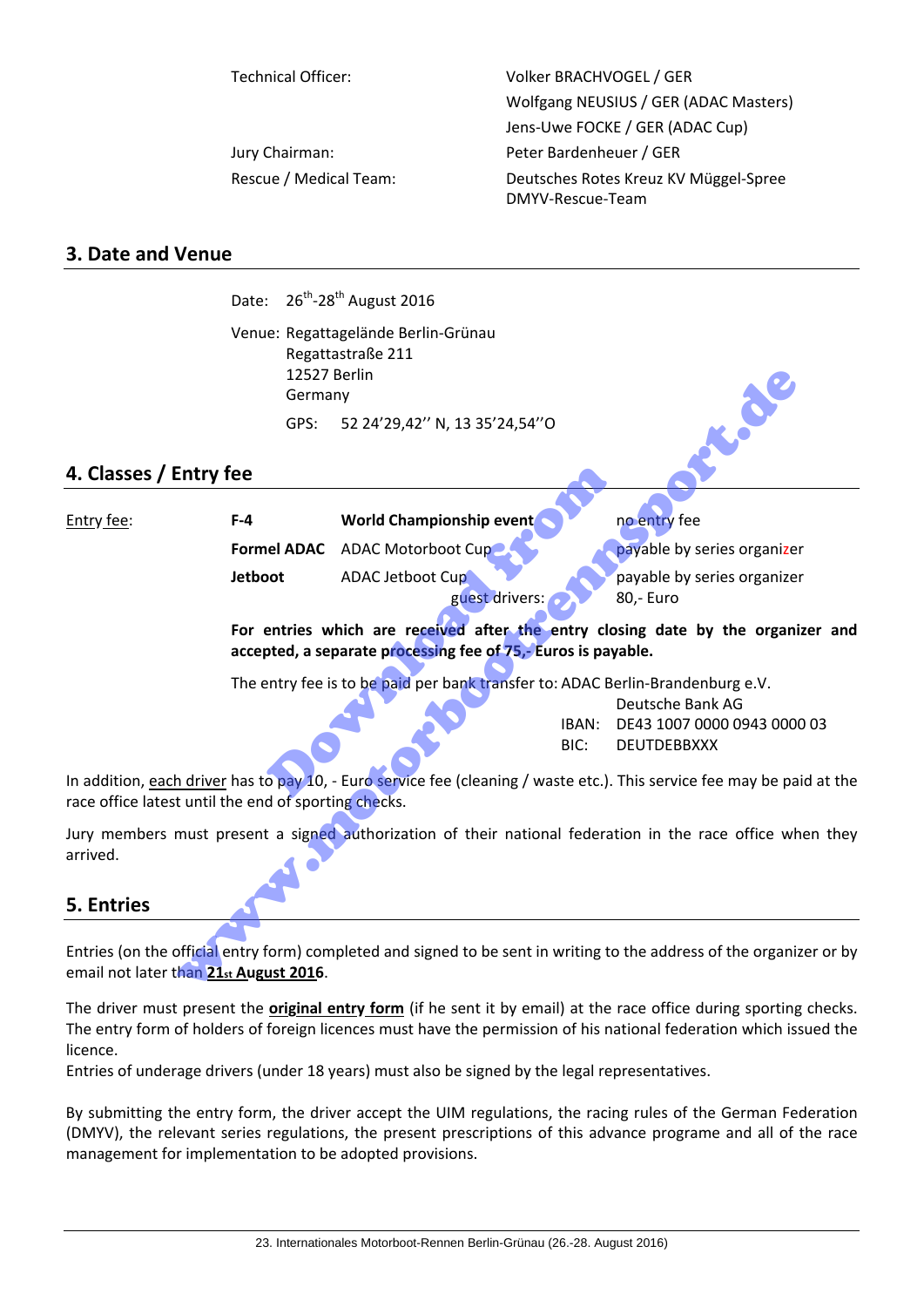## **6. Insurance**

U.I.M. rule § 205.09 is valid without exception.

The **insurance certificate in German or English** must be presented when the driver is entering. Foreign drivers from other EU or ETA country must have an European Health Insurance Card (EHIC). If a driver cannot show the confirmation of the sufficient insurance he has to pay for the event insurance 48,‐ Euro.

Furthermore the organizer concludes a contract with an insurance company for an organizer liability and accident insurance in accordance with the DMYV General Prescriptions and U.I.M. Regulations (see also on Official board).

## **7. Pits / Race Office**



- The event is to be held under the rules of U.I.M. and specific rules of the relevant series and race regulations by organizer.
- age of the drivers: U.I.M. rule § 203.041
- ‐ noise reductions: U.I.M. rule § 505

## **9. Destroying Buoy**

Destroying a buoy is made in accounting by the organizer the causative driver with 200, - Euro (F-4 World Championship class) or with 125,‐ Euro in other classes (cost of the buoy destroyed U.I.M. rule § 201.02.27). This invoice must be paid immediately after the completion of relevant session.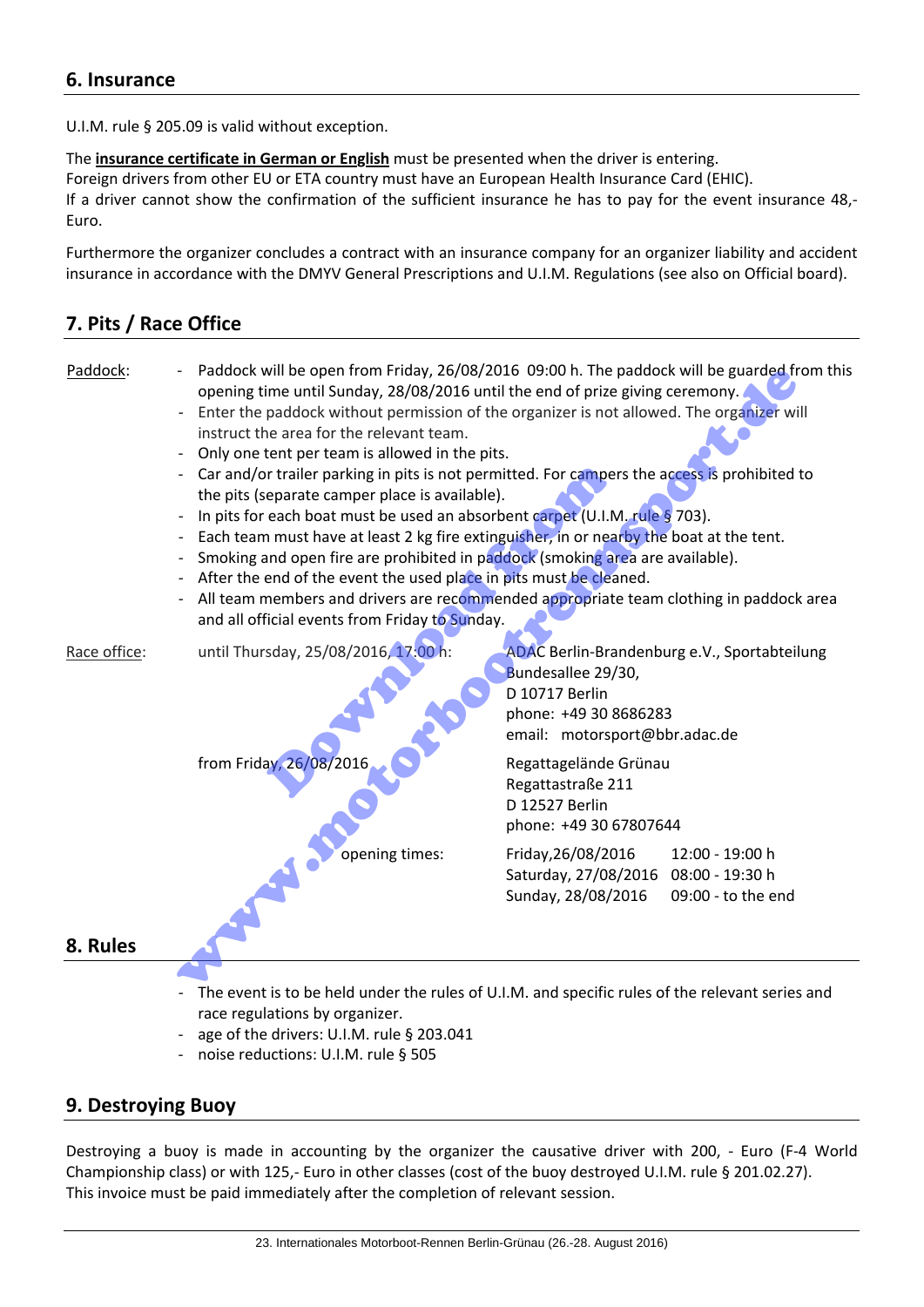## **10. Fuel**

The U.I.M. rule § 508.02 is valid for all classes.

Refuelling is forbidden at launching and starting jetty. Receipt of the fuel (TOTAL EXCELLIUM SUPER PLUS / 98 octan) must be presented to the scrutineer.

Fuel must be bought from: TOTAL station (Adlergestell crossroad Wassersportallee) Adlergestell 543, 12527 Berlin (open 24 h) fuel pump: marked with a U.I.M. sticker

Only this fuel must be used during all parts of competition. Fule tests can be carried out in accordance with U.I.M. rule § 508.07 / § 508.08.

## **11. Time table**

see attachment

## **12. Drivers' Briefing**

All Drivers and radio persons are required to attend the drivers' briefing (see schedule). It will be held in the first floor ("Casino") of the main building.

The briefing will be held in English.

The absence or not full participation in the drivers' briefing (this is the case if the signature is missing on the checklist): § 204.03 ‐ 1

## **13. Launching**

All boats will be launched in water by crane or – for Jetboats – by slip way. For the timely presentation of the boat to the cranes, the driver concerned is responsible. S are required to attend the drivers' briefing (see so<br>
building.<br>
Iticipation in the drivers' briefing (this is the case)<br>
Water by crane or - for Jetboats - by slip way. For the<br>
Lerned is responsible. Briefing<br>Briefing<br>tradio persons are required to attend the drivers' briefing (see schedule). It will be held in<br>the held in English.<br>In the fluid participation in the drivers' briefing (this is the case if the signature i

## **14. Running of the Event**

### **Administrative checks**

The administrative checks will take place on the race office at the following times:

Friday, 26/08/2016 14:00 ‐ 19:00 h Saturday, 27/08/2016 08:00 ‐ 10:00 h

The driver must have been by administrative checks no later than 40 minutes before the start of his first practice session.

Drivers must pick up their documents (drivers card, passes, tickets etc.) personally in the race office and present the following documents:

- for the competition valid driver's licence
	- (the licence will be retained by the organizer to the end of the podium ceremony)
- insurance policy or proof of insurance with the prescribed coverage in German or English language
- ‐ designation of **max. 3 assistance persons** (helpers) by name

Each driver has itself to ensure that the bracelets (correctly implemented by the arm mounted) or guest tickets for the entire event shown visibly.

The driver is responsible for all persons of his team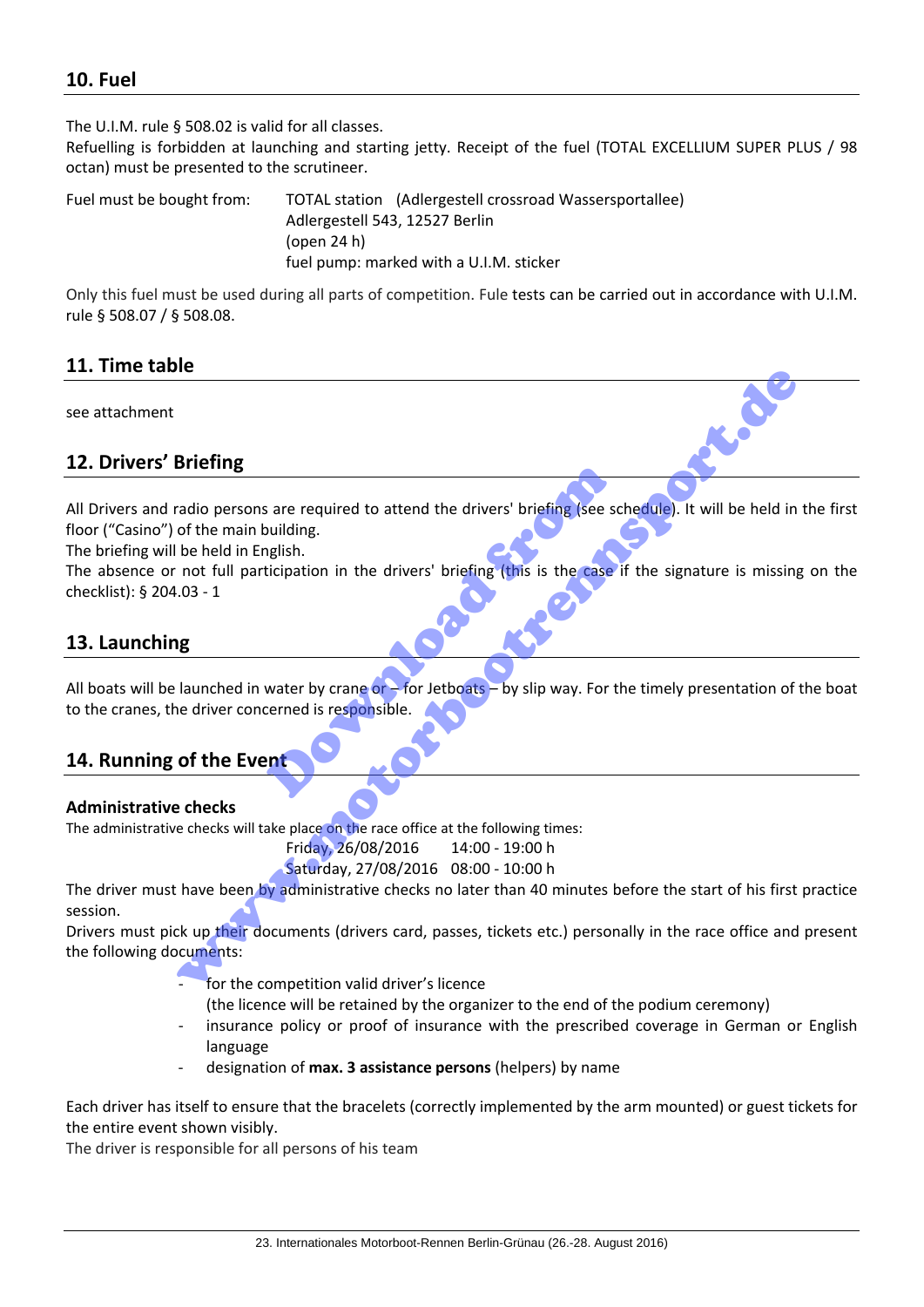### **Scrutineering**

Before starting practice, each boat must have completed the scrutineering. For scrutineering each driver must be present in person and submit:

- ‐ Driver's card
- ‐ valid measurement certificate
- ‐ helmet in accordance with U.I.M. rule § 205.07
- ‐ live jacket in accordance with U.I.M. rule § 205.06
- ‐ driver's clothing in accordance with U.I.M. rule § 205.11
- ‐ paddle (if prescribed)
- ‐ certificate of successful completion of "turtle‐test"
- ‐ receipt of fuel station for the purchase of competition fuel
- ‐ logbook

#### **Practice**

Practice activities are allowed only during practice time mentioned in the time table. Only scrutineered boats can take part at practice sessions.

Depending on the number of boats the practice is divided into two groups. 16 boats are allowed at the same time on race course. es are allowed only during practice time mentioned in the time table. Only scrutine<br>ered be number of boats the practice is divided into two groups. 16 boats are allowed at the same<br>order of each practice session is from j

The beginning of each practice session is from jetty directly into circuit. The direction is against clockwise.

#### **Qualification**

F-4: according to U.I.M. Formula 4 World Championship rule

other classes: one qualifying practice session according to time table

#### **Races**

Races driving is on a circuit of 1.200 m. The distance from the start to the time measurement line is 400 m. Race direction is against clockwise. U.I.M. Formula 4 World Championship rule<br>g practice session according to time table<br>of 1.200 m. The distance from the start to the time<br>a chicane (right-left-turn) must be driven (which is<br>the 1st heat arise from the time

After the first complete lap a chicane (right-left-turn) must be driven (which is located approximately in front of the jetty).

The positions for the start in the 1st heat arise from the time practice (Qualifying).

Start

type of start: Start and Start and Jetty start

green flag is shown: all boats are ready for the start

"2 min" board: all boats incl. placed drivers are ready for the start (placed on jetty)

3 additional assistance persons ("helpers") are allowed by each boat the engines may run

"1 min" board: **the same rules as before** 

"30 sec" board:  $\bullet$  the engines are off

starting lights: at regular intervals, the red lights are switched on:

one light on, two lights on, three lights on

after all the red lights are on, the start signal is given between 5 and 12 seconds by all the lights are off.

Immediately after the start, the lights turn back on "Red". It means, late starters have to wait until the Jetty Marshal will give the start signal for the late starter/s. Violations of these rules will punished according U.I.M. rule § 307.04.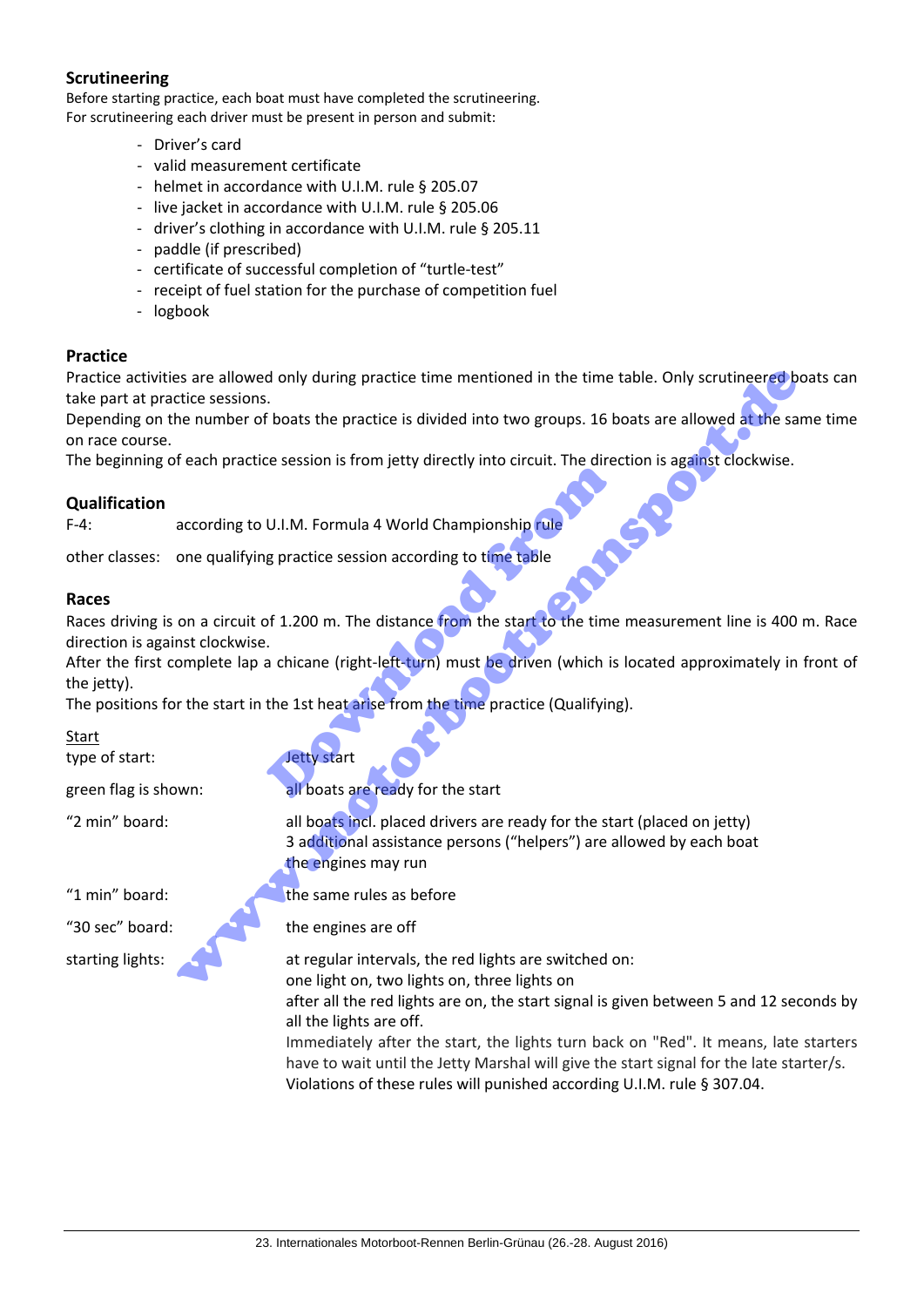#### Distances

| Formula 4 WC                                                                                                                                                                                                                                                | = 2 Qualifying Races<br>$= 2$ Races        | 16 laps each<br>25 laps each                                                                                                                                             |  |
|-------------------------------------------------------------------------------------------------------------------------------------------------------------------------------------------------------------------------------------------------------------|--------------------------------------------|--------------------------------------------------------------------------------------------------------------------------------------------------------------------------|--|
| <b>ADAC Masters</b>                                                                                                                                                                                                                                         | = scoring by results of Formula 4 WC races |                                                                                                                                                                          |  |
| <b>Formel ADAC</b>                                                                                                                                                                                                                                          | = 2 Sprint races<br>= 2 Main races         | 6 laps each<br>12 laps each                                                                                                                                              |  |
| ADAC Jetboot Cup                                                                                                                                                                                                                                            |                                            | $=$ 3 races per category of 10 min + 1 lap or 12 min + 1 lap by use<br>of a separate circuit (in accordance with regulations of series)                                  |  |
| stopping or interruption of                                                                                                                                                                                                                                 |                                            |                                                                                                                                                                          |  |
| a race:                                                                                                                                                                                                                                                     | Formula 4 World championship regulations   | in accordance with U.I.M. regulations $\S$ 311.02 or iff applicable article 4 and 5 of                                                                                   |  |
| Technical checks:                                                                                                                                                                                                                                           | Scrutineers.<br>new start.                 | After the heats / races, the boats of all classes can be checked and weighed by the<br>After an accident, the crashed boat must be checked again by Scrutineers before a |  |
| Parc Fermé:                                                                                                                                                                                                                                                 | up to order of OOD or U.I.M. commissioner  |                                                                                                                                                                          |  |
| 15 - Trophies                                                                                                                                                                                                                                               |                                            |                                                                                                                                                                          |  |
| The following prizes will be awarded at least:<br>up to 3 started boats<br>up to 5 started boats<br>up to 7 started boats<br>up to 10 started boats<br>up to 14 started boats<br>up to 18 started boats<br>up to 23 started boats<br>up to 30 started boats | 1 Trophy                                   | 2 Trophies<br>3 Trophies<br>4 Trophies<br>5 Trophies<br><b>6 Trophies</b><br>7 Trophies<br><b>8 Trophies</b>                                                             |  |
| 16 - Protests                                                                                                                                                                                                                                               |                                            |                                                                                                                                                                          |  |
| in accordance with U.I.M. regulations § 403                                                                                                                                                                                                                 |                                            |                                                                                                                                                                          |  |
| (these costs shall be fixed by the Scrutineer; but min. 250,- Euros).<br>17 - Bulletins                                                                                                                                                                     |                                            | In case of technical protest the possible cost of dismantling / mounting are previously deposited by the protester.                                                      |  |
| The organizer has the right to issue further regulations (Bulletins) to the exist prescriptions in this advance<br>programe. These bulletins after the approval of U.I.M. commissioner are a part of this advance programe.                                 |                                            |                                                                                                                                                                          |  |

## **15 ‐ Trophies**

- Parc Fermé:<br>
15 Trophies<br>
The following prizes will be awarded at least:<br>
up to 3 started boats<br>
up to 5 started boats<br>
up to 10 started boats<br>
up to 10 started boats<br>
up to 14 started boats<br>
up to 18 started boats<br>
up t up to 3 started boats ‐ 1 Trophy up to 5 started boats ‐ 2 Trophies up to 7 started boats ‐ 3 Trophies up to 10 started boats  $\overline{a}$  - 4 Trophies up to 14 started boats  **<b>6** S Trophies up to 18 started boats **6 Trophies** up to 23 started boats **ALCO** 7 Trophies up to 30 started boats  $\sim$   $\sim$  8 Trophies
	-
	-
	-

# **16 ‐ Protests**

# **17 ‐ Bulletins**

# **18 ‐ Participants Responsibility and Liability**

### **a) Responsibility**

The participants (sponsors, drivers, passengers, owners and owner‐drivers of boats) take part in the event on their own risk. They bear the sole responsibility regarding civil and penal codes for damages caused by them or the boat in their use of so far as no liability exemption has been stipulated in compliance with the valid regulations of the competition. If the driver, himself, is neither the owner nor the owner-driver of the boat used by him during the competition, he releases those persons listed in the following liability waiver from all claims by the owner and the owner-driver of the vehicle or submits, together with the entry form or declaration of participation, a corresponding waiver from the owner or the owner‐driver of the vehicle.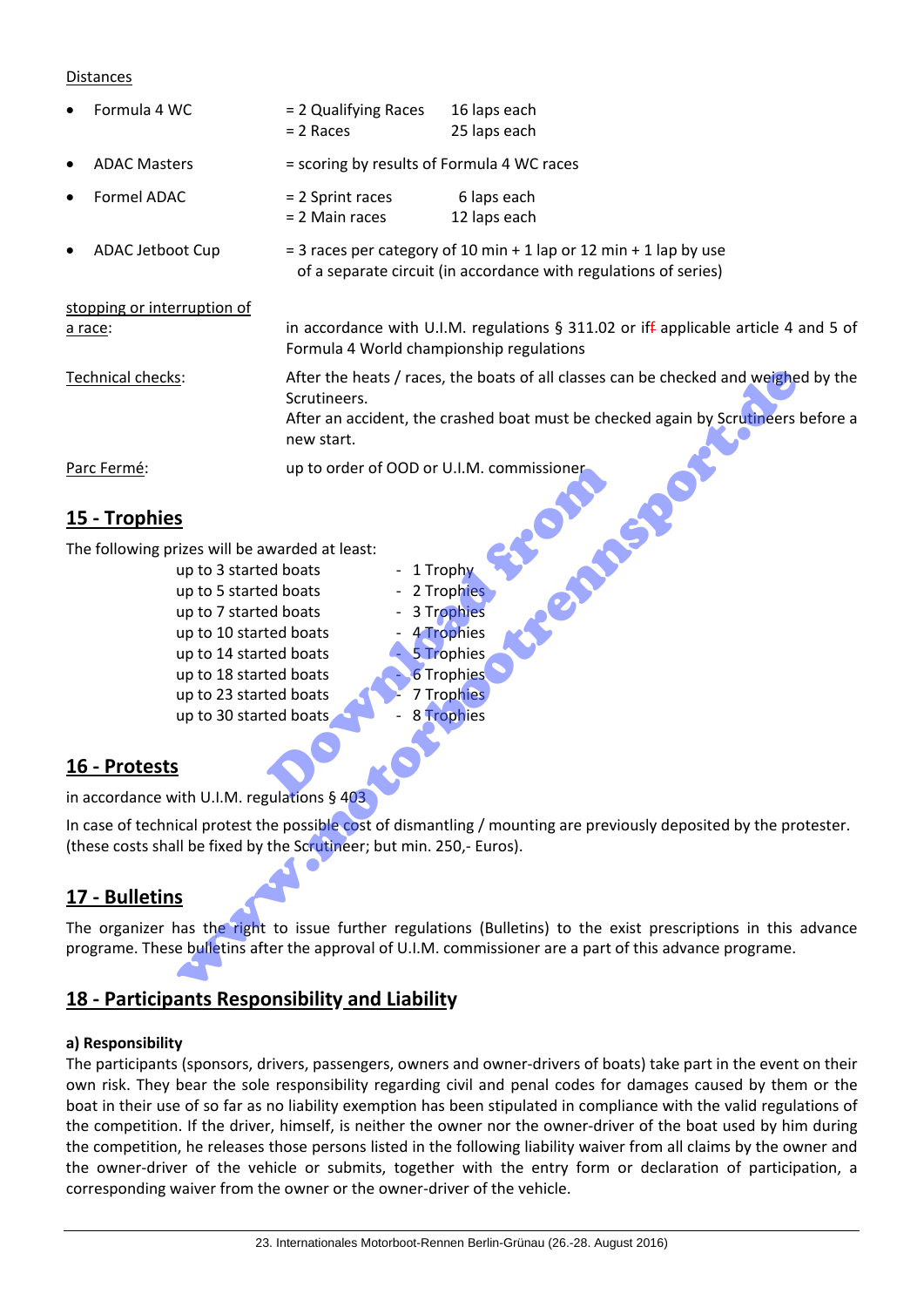#### **b) Liability Waiver**

By submitting the entry form, the participants (sponsors, drivers, passengers, owners and owner‐drivers of boats) waive all rights to legal action and recourse for any accident or damage incurred in conjunction with the event against:

- the Organiser, ADAC Berlin-Brandenburg e.V., ADAC e.V., DMYV and U.I.M., their presidents, members, employees, sporting commissioners and other officials;
- their member-clubs and their sub-organization;
- organiser/promoter, his/their representatives, commissioners and assistants;
- the owner(s) of the property used for the event including structures and installations on it, the administration of the circuit used for the event, its representatives and assistants;
- the participants and their attendants as well as against his/their own assistants in so far as a race or special tests for attaining high‐speeds or best times are concerned;
- authorities, race services and any other organization or corporate or natural bodies involved in the organization of the event, in so far as the accident or damage did not occur through intent or gross negligence.

This agreement will take effect for all parties involved with the submission of the entry form or declaration of participation to the organizer.

The undersigned recognizes the above restrictions and commits himself to comply strictly with them, if an injury occurs or is noticed during the event of if the rider's health has been affected such that his fitness for continuing in the motorcycling competition has been put in question, the undersigned – with regard to the security risk also resulting for third parties – releases the doctors from their obligation to professional secrecy towards the DMYV and towards the officials carrying responsibility at the event (Doctor of the competition, Officer of the Day, Commissioneers) respectively. The event of it the Hack Shealth has been anceted 3<br>
tion has been put in question, the undersigned – w<br>
releases the doctors from their obligation to profes<br>
arrying responsibility at the event (Doctor of the<br>
y.<br> **the pa** will take effect for all parties involved with the submission of the entry form or declare<br>the organizer.<br>He recognizes the above restrictions and commits himself to comply strictly with them, if<br>it recognizes the above r

## **Artikel 19 ‐ Accomodation**

Accomodation must be up to the participants and go to their costs.

Quartier orders for drivers and teammembers in the area of the venue (youth hostel) are hereby order the ADAC Berlin‐Brandenburg e.V. by mail or by post.

It is also possible, in the area near of paddock with your own caravan or motorhome to camp (6,50  $\epsilon$  per night and electric power for 3, - per night). Camping anywhere without permission is not allowed.

Other accomodation must be made by:

 Berlin Tourismus Marketing GmbH phone: +49 30 25 00 25 fax: +49 30 25 00 24 24 (from MO to FR from 09:00 to 19:00 h; SA from 10:00 to 18:00 h) www.visitberlin.de

The customer is liable in full for each order.

Berlin, July 2016

#### **ALLGEMEINER DEUTSCHER AUTOMOBIL‐CLUB BERLIN‐BRANDENBURG E.V.**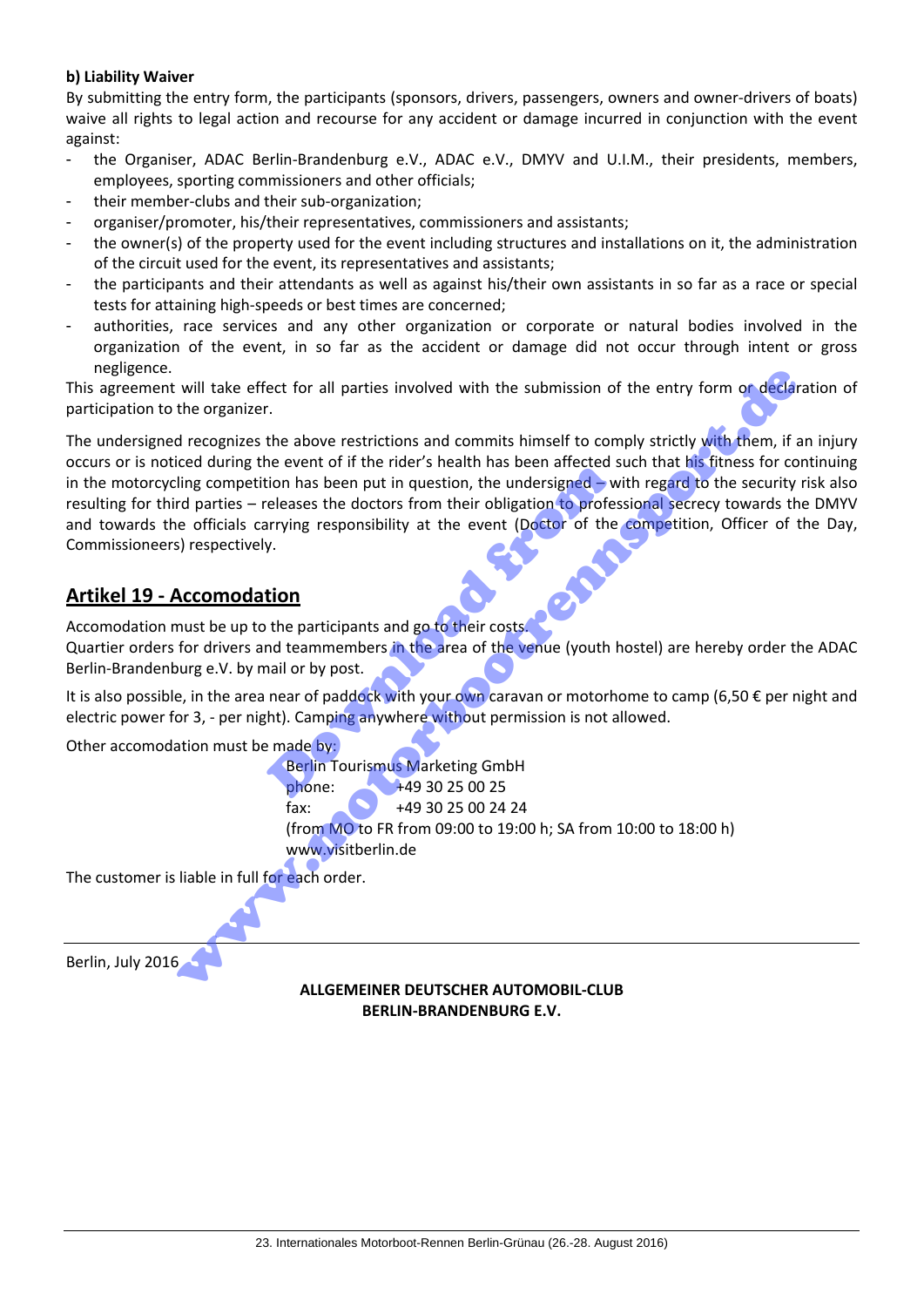

*version 2 per 16.08.2016 (page 1)*

# **TIME TABLE**

| <b>FRIDAY</b>                             |                          |                  | 26 <sup>th</sup> August 2016               |                              |                                  |
|-------------------------------------------|--------------------------|------------------|--------------------------------------------|------------------------------|----------------------------------|
| 09:00 h                                   |                          |                  | opening paddock                            |                              | all classes                      |
| 14:00                                     |                          | 19:00 h          | administrative checks                      |                              | all classes                      |
| 16:00                                     | $\overline{\phantom{a}}$ |                  |                                            |                              |                                  |
|                                           | $\sim$                   | 19:00 h          | scrutineering                              |                              | all classes                      |
| 22:00 h                                   |                          |                  | paddock closed                             |                              |                                  |
| <b>SATURDAY</b>                           |                          |                  | 27 <sup>th</sup> August 2016               |                              |                                  |
|                                           |                          |                  |                                            |                              |                                  |
| 07:00 h                                   |                          |                  | opening paddock                            |                              |                                  |
| 07:30                                     | $\overline{\phantom{a}}$ | 10:00 h          | administrative checks                      |                              | all classes                      |
| 07:30 h                                   |                          |                  | organisation meeting                       |                              | $event + race$ organisation      |
| 08:30 h                                   |                          |                  | drivers' briefing                          | <b>UIM-WC + ADAC classes</b> | all boat classes                 |
| until 09:00 h: No engine run in paddock ! |                          |                  |                                            |                              |                                  |
| 09:30                                     | $\overline{\phantom{a}}$ | 09:50h           | Free practice                              | <b>ADAC Cup</b>              |                                  |
| 09:55                                     | - 4                      | 10:40 h          | <b>Free practice</b>                       | <b>UIM-WC</b>                | $F-4$ / group 1                  |
| $10:45 -$                                 |                          | 11:30 h          | <b>Free practice</b>                       | <b>UIM-WC</b>                | $F-4$ / group 2                  |
| 11:35                                     | $\sim$                   | 11:55 h          | Qualifying practice                        | <b>ADAC Cup</b>              |                                  |
|                                           |                          |                  |                                            |                              |                                  |
| 12:00                                     | - 1                      | 13:00 h          | <b>Lunch break</b>                         |                              | <b>NO ENGINE RUN!</b>            |
| 12:00 h                                   |                          |                  | riders' briefing                           | <b>ADAC Jetboot Cup</b>      | all jetboat-classes              |
|                                           |                          |                  |                                            |                              |                                  |
|                                           |                          |                  | track modification                         |                              |                                  |
| 13:00                                     | $\sim$                   | 13:12 h          | Free practice                              | <b>ADAC Jetboot Cup</b>      | <b>Runabout Stock &amp; Open</b> |
| $13:17 -$                                 |                          | 13:29 h          | Free practice                              | <b>ADAC Jetboot Cup</b>      | <b>Spark</b>                     |
| $13:34 -$                                 |                          | 13:46 h          | <b>Free practice</b>                       | <b>ADAC Jetboot Cup</b>      | Spark Ski Stock & Ski Open       |
| 13:55 h                                   |                          |                  | 1. Heat (10 min + 1 lap)                   | <b>ADAC Jetboot Cup</b>      | <b>Runabout Stock</b>            |
| 14:10 h                                   |                          |                  | 1. Heat $(10 \text{ min} + 1 \text{ lap})$ | <b>ADAC Jetboot Cup</b>      | <b>Spark</b>                     |
| 14:25 h                                   |                          |                  | 1. Heat $(10 \text{ min} + 1 \text{ lap})$ | <b>ADAC Jetboot Cup</b>      | Ski Stock & Ski Open             |
| 14:40 h                                   |                          |                  | 1. Heat $(12 \text{ min} + 1 \text{ lap})$ | <b>ADAC Jetboot Cup</b>      | <b>Runabout Open</b>             |
|                                           |                          |                  |                                            |                              |                                  |
| 14:50                                     |                          | 15:10 h          | track modification                         |                              |                                  |
| $15:15 -$                                 |                          | 15:35 h          | <b>Qualifying 1</b>                        | <b>F4-UIM-WC</b>             | group 1                          |
| $15:40 -$                                 |                          | 16:00 h          | <b>Qualifying 1</b>                        | <b>F4-UIM-WC</b>             | group 2                          |
| $16:05 -$                                 |                          | 16:20 h          | <b>Qualifying 2</b>                        | <b>F4-UIM-WC</b>             | pos. 1-15 of Q1                  |
| 16:25                                     | <b>h</b>                 | (start 1st boat) | <b>Qualifying 3</b>                        | <b>F4-UIM-WC</b>             | pos. 1-6 of Q2                   |
| 16:45 h                                   |                          |                  | Sprintrace 1                               | ADAC-Cup                     | $(6$ laps)                       |
| 17:00 h                                   |                          |                  | Sprintrace 2                               | ADAC-Cup                     | $(6$ laps)                       |
| 17:20 h                                   |                          |                  | <b>Parade Lap</b>                          | <b>F4-UIM-WC</b>             |                                  |
|                                           |                          |                  | <b>RACE 1</b>                              | <b>F4-UIM-WC</b>             | (25 laps) Finish latest 18:00 h  |
|                                           |                          |                  |                                            |                              |                                  |

**later than 18:00 h: No engine run in paddock !** 

| 18:30 | <b>Podium ceremony</b> | <b>ADAC Cup Sprint races</b> |
|-------|------------------------|------------------------------|
|       |                        | <b>F4 World Champs</b>       |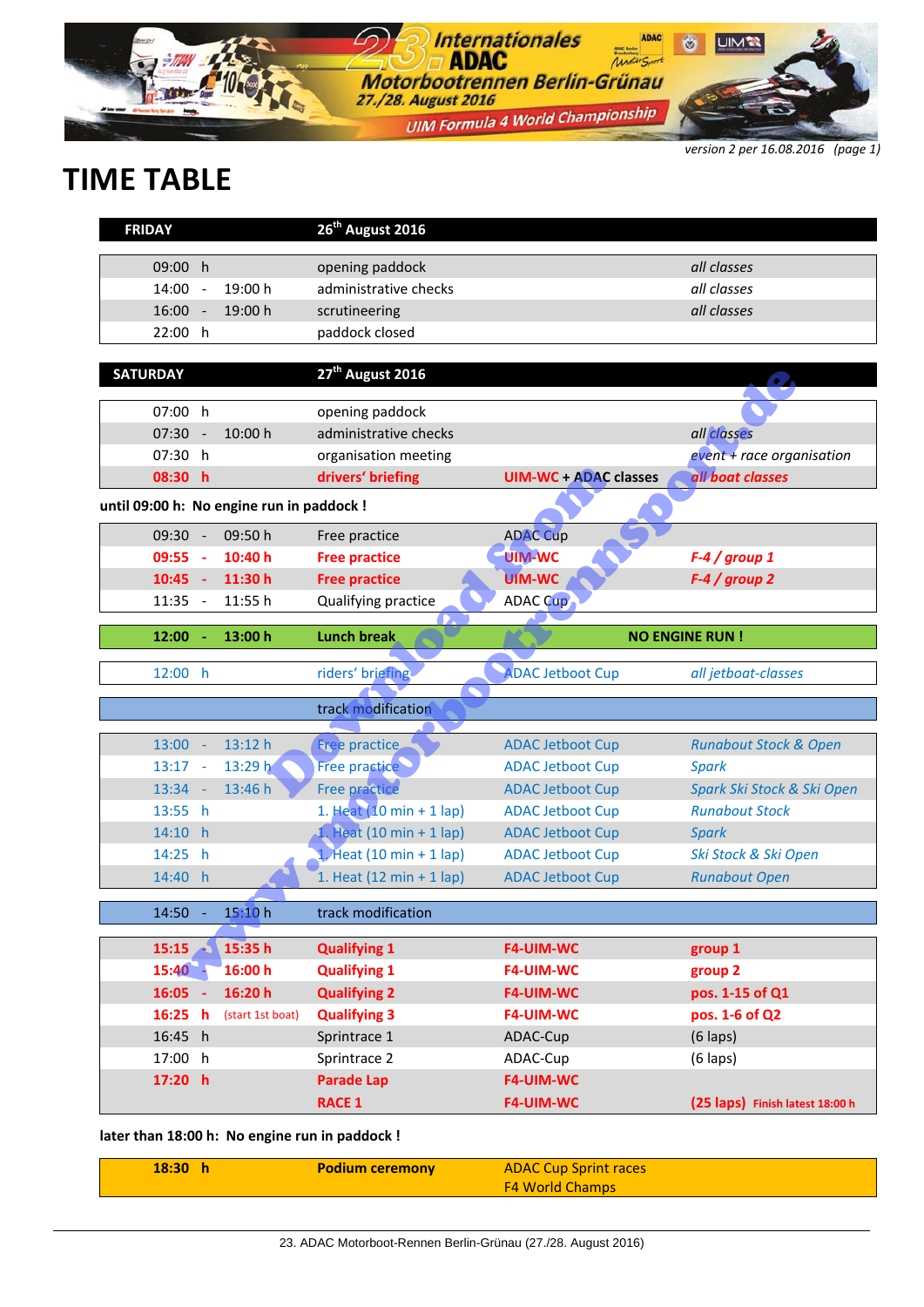

*version 2 per 16.08.2016 (page 1)*

# **TIME TABLE**

| <b>SUNDAY</b>                             |    |                  | 28 <sup>th</sup> August 2016               |                                                         |                                 |
|-------------------------------------------|----|------------------|--------------------------------------------|---------------------------------------------------------|---------------------------------|
| until 10:00 h: No engine run in paddock ! |    |                  |                                            |                                                         |                                 |
| $10:00 -$                                 |    | 10:45 h          | <b>Free practice</b>                       | <b>UIM-WC</b>                                           |                                 |
| 10:45                                     |    | 11:00 h          | track modification                         |                                                         |                                 |
| 11:00 h                                   |    |                  | 2. Heat $(10 \text{ min} + 1 \text{ lap})$ | <b>ADAC Jetboot Cup</b>                                 | <b>Runabout Stock</b>           |
| 11:15 h                                   |    |                  | 2. Heat $(10 \text{ min} + 1 \text{ lap})$ | <b>ADAC Jetboot Cup</b>                                 | <b>Spark</b>                    |
| 11:30 h                                   |    |                  | 2. Heat $(10 \text{ min} + 1 \text{ lap})$ | <b>ADAC Jetboot Cup</b>                                 | Ski Stock & Ski Open            |
| 11:45 h                                   |    |                  | 2. Heat $(12 \text{ min} + 1 \text{ lap})$ | <b>ADAC Jetboot Cup</b>                                 | <b>Runabout Open</b>            |
| 12:00 h                                   |    |                  | 3. Heat $(10 \text{ min} + 1 \text{ lap})$ | <b>ADAC Jetboot Cup</b>                                 | <b>Spark</b>                    |
| 12:15 h                                   |    |                  | 3. Heat $(10 \text{ min} + 1 \text{ lap})$ | <b>ADAC Jetboot Cup</b>                                 | Ski Stock & Ski Open            |
| 12:30 h                                   |    |                  | 3. Heat $(10 \text{ min} + 1 \text{ lap})$ | <b>ADAC Jetboot Cup</b>                                 | <b>Runabout Stock</b>           |
| 12:45 h                                   |    |                  | 3. Heat $(12 \text{ min} + 1 \text{ lap})$ | <b>ADAC Jetboot Cup</b>                                 | <b>Runabout Open</b>            |
| 13:00                                     |    | 15:00 h          | <b>Lunch break</b>                         |                                                         | <b>NO ENGINE RUN!</b>           |
|                                           |    |                  | track modification                         |                                                         |                                 |
| 13:40 h                                   |    |                  | <b>Podium ceremony</b>                     | <b>ADAC Jetboot Cup</b>                                 |                                 |
| 14:10                                     | ÷. | 14:30 h          |                                            | <b>Drivers' presentation</b>                            |                                 |
| 15:00 -                                   |    | 15:20 h          | <b>Qualifying 1</b>                        | <b>F4-UIM-WC</b>                                        | group 1                         |
| $15:25 -$                                 |    | 15:45 h          | <b>Qualifying 1</b>                        | <b>F4-UIM-WC</b>                                        | group 2                         |
| $15:50 -$                                 |    | 16:05h           | <b>Qualifying 2</b>                        | <b>F4-UIM-WC</b>                                        | pos. 1-15 of Q1                 |
| 16:10 h                                   |    | (start 1st boat) | <b>Qualifying 3</b>                        | F4-UIM-WC                                               | pos. 1-6 of Q2                  |
| 16:30 h                                   |    |                  | Main Race 1                                | <b>ADAC Cup</b>                                         | $(12$ laps)                     |
| 16:50 h                                   |    |                  | <b>Parade Lap</b>                          | <b>F4-UIM-WC</b>                                        |                                 |
|                                           |    |                  | RACE <sub>2</sub>                          | <b>F4-UIM-WC</b>                                        | $(25$ laps)                     |
| 17:30 h                                   |    |                  | <b>Main Race 2</b>                         | <b>ADAC Cup</b>                                         | (12 laps) Finish latest 18:00 h |
| 18:15 h                                   |    |                  | <b>Podium ceremony</b>                     | <b>ADAC Cup &amp; Masters</b><br><b>F4 World Champs</b> |                                 |
|                                           |    |                  |                                            |                                                         | (subject to change)             |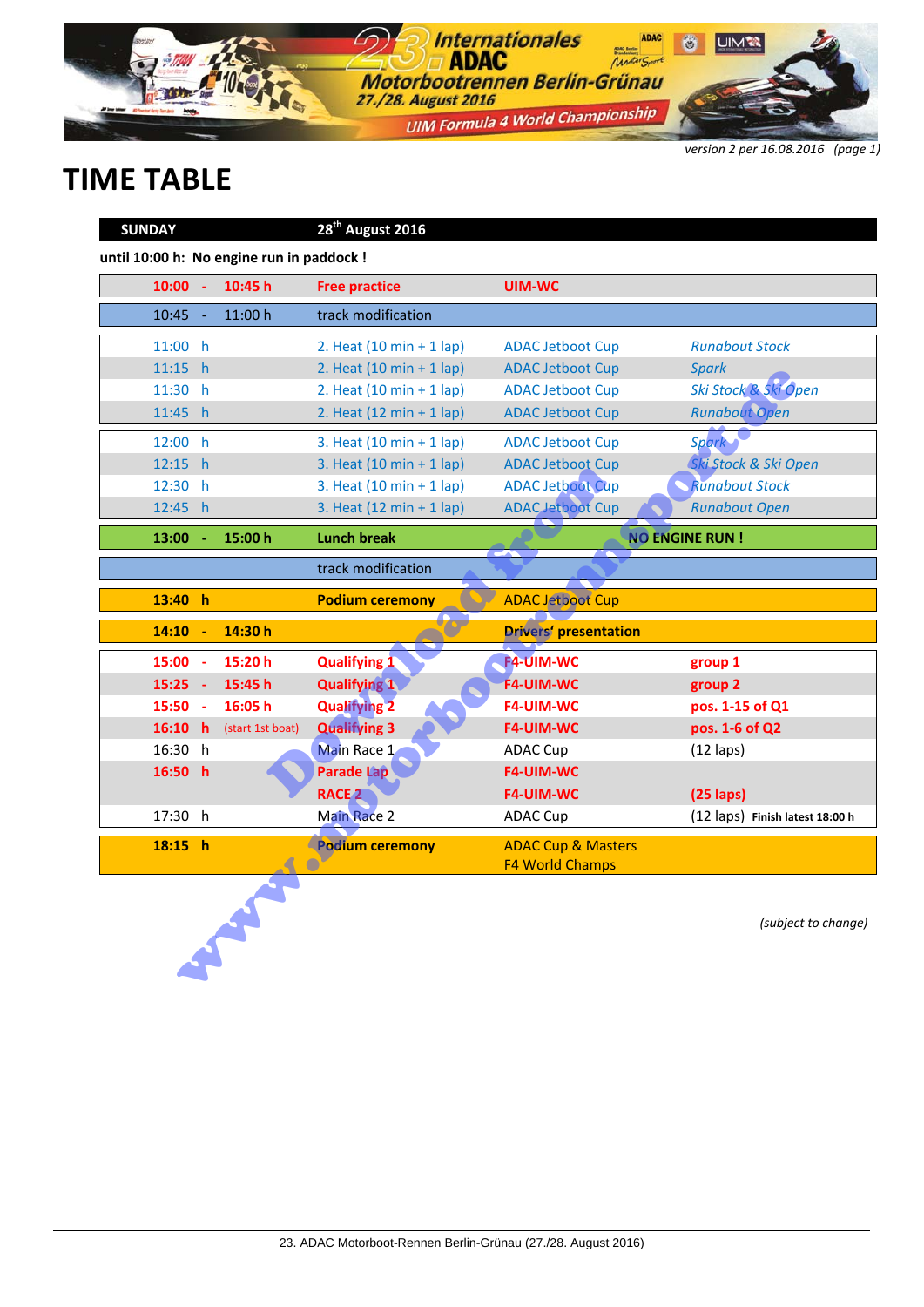|                                                                                                                                                               | <b>Internationales</b><br>$\mathcal{D}$ and $\mathbf{C}$<br>Motorbootrennen Berlin-Grünau<br>27./28. August 2016<br><b>UIM Formula 4 World Championship</b>                                                                          |
|---------------------------------------------------------------------------------------------------------------------------------------------------------------|--------------------------------------------------------------------------------------------------------------------------------------------------------------------------------------------------------------------------------------|
| <b>ENTRY FORM</b>                                                                                                                                             | Entry closing date (amended): August 21 <sup>th</sup> 2016                                                                                                                                                                           |
| ADAC Berlin-Brandenburg e.V.<br><b>Bundesallee 29/30</b><br><b>10717 Berlin</b><br><b>GERMANY</b><br>Fax:<br>+49.30.8686 289<br>Email: motorsport@bbr.adac.de | BE COMPLETED BY ORGANIZER<br><b>RECEIVED:</b><br><b>REMARKS:</b><br><b>CLASS:</b><br>$ST-N^{\circ}$ :                                                                                                                                |
| <b>TEAM</b>                                                                                                                                                   |                                                                                                                                                                                                                                      |
| TEAM:<br><b>TEAM MANAGER:</b>                                                                                                                                 |                                                                                                                                                                                                                                      |
| <b>DRIVER</b>                                                                                                                                                 |                                                                                                                                                                                                                                      |
| <b>FAMILY NAME:</b>                                                                                                                                           | <u> 1989 - Andrea Stadt, fransk politik (d. 1989)</u>                                                                                                                                                                                |
|                                                                                                                                                               |                                                                                                                                                                                                                                      |
| NATIONALITY:                                                                                                                                                  | DOB:<br><u> 1980 - Andrea State Barbara, poeta esp</u><br><u> 1980 - Jan Samuel Barbara, politik eta politik eta politik eta politik eta politik eta politik eta politik e</u>                                                       |
| <b>HOME ADDRESS:</b>                                                                                                                                          | <u>and the company of the company of the company of the company of the company of the company of the company of the company of the company of the company of the company of the company of the company of the company of the com</u> |
| LICENCE $N^0$ :                                                                                                                                               | ISSUED BY: <u>______________________</u>                                                                                                                                                                                             |
| CLUB:                                                                                                                                                         |                                                                                                                                                                                                                                      |
| PHONE NUMBER:                                                                                                                                                 | <u> 1980 - John Stein, Amerikaansk politiker († 1950)</u>                                                                                                                                                                            |
| <b>FAX NUMBER:</b>                                                                                                                                            | <u> 1980 - Johann Stoff, deutscher Stoff, der Stoff, der Stoff, der Stoff, der Stoff, der Stoff, der Stoff, der S</u>                                                                                                                |
|                                                                                                                                                               |                                                                                                                                                                                                                                      |
| <b>BOAT</b>                                                                                                                                                   |                                                                                                                                                                                                                                      |
|                                                                                                                                                               |                                                                                                                                                                                                                                      |
|                                                                                                                                                               | VISUM OF DRIVER'S NATIONAL FEDERATION:<br>(if necessary)                                                                                                                                                                             |

**Declarations and signature/s of the participant on page 2**

**ENTY FORM** / 23. INTERNATIONAL ADAC‐POWERBOAT‐RACE BERLIN‐GRÜNAU 27 – 28 / 08 / 2016

Download from: www.motorbootrennsport.de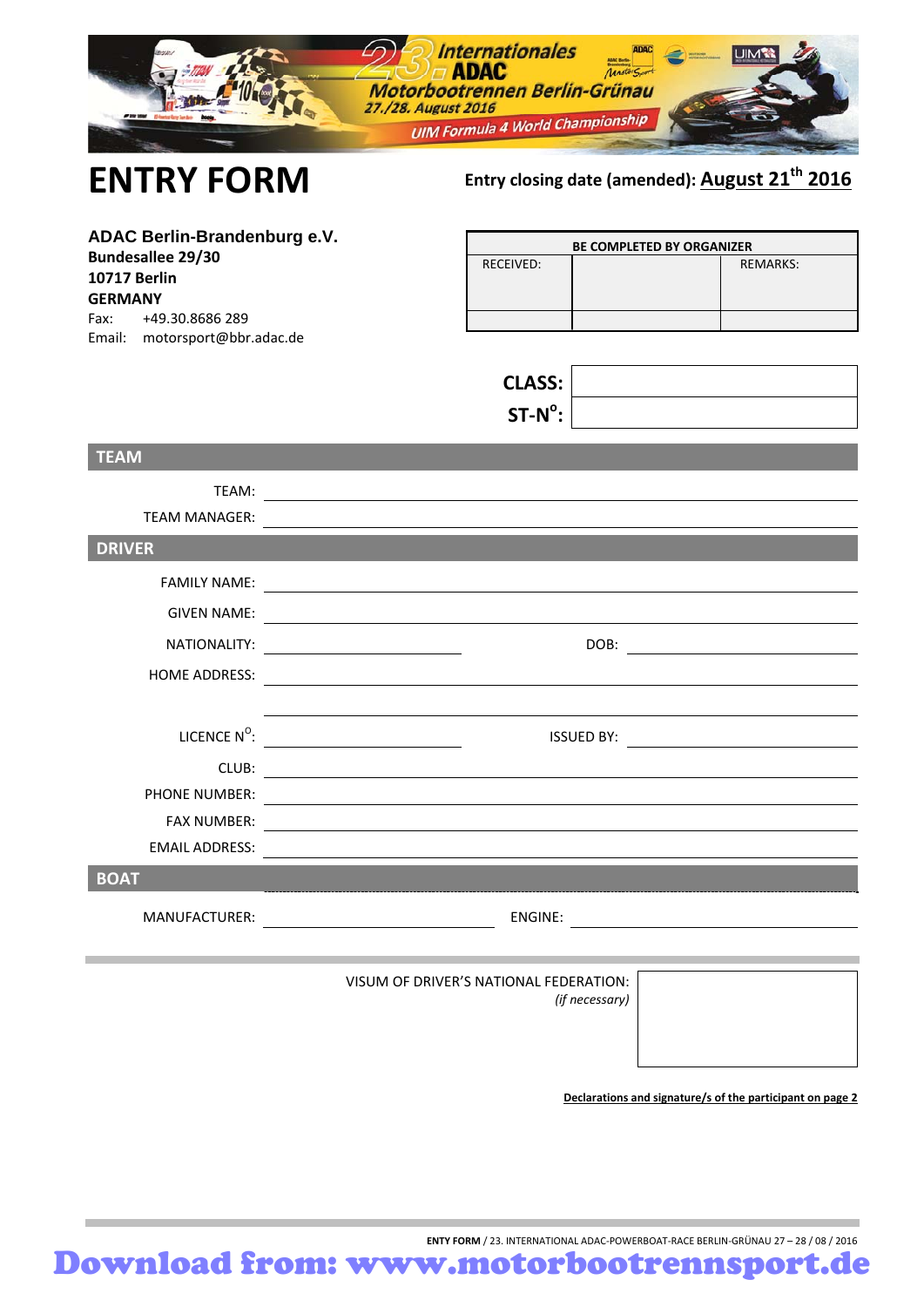#### **a) Responsibility**

The participants (sponsors, drivers, passengers, owners and owner‐drivers of boats) take part in the event on their own risk. They bear the sole responsibility regarding civil and penal codes for damages caused by them or the boat in their use of so far as no liability exemption has been stipulated in compliance with the valid regulations of the competition. If the driver, himself, is neither the owner nor the owner‐driver of the boat used by him during the competition, he releases those persons listed in the following liability waiver from all claims by the owner and the owner‐driver of the vehicle or submits, together with the entry form or declaration of participation, a corresponding waiver from the owner or the owner‐driver of the vehicle.

#### **b) Liability Waiver**

By submitting the entry form, the participants (sponsors, drivers, passengers, owners and owner‐drivers of boats) waive all rights to legal action and recourse for any accident or damage incurred in conjunction with the event against:

- the Organiser, ADAC Berlin-Brandenburg e.V., ADAC e.V., DMYV and U.I.M., their presidents, members, employees, sporting commissioners and other officials;
- ‐ their member‐clubs and their sub‐organization;
- ‐ organiser/promoter, his/their representatives, commissioners and assistants;
- the owner(s) of the property used for the event including structures and installations on it, the administration of the circuit used for the event, its representatives and assistants;
- ‐ the participants and their attendants as well as against his/their own assistants in so far as a race or special tests for attaining high‐speeds or best times are concerned;
- ‐ authorities, race services and any other organization or corporate or natural bodies involved in the organization of the event, in so far as the accident or damage did not occur through intent or gross negligence.

This agreement will take effect for all parties involved with the submission of the entry form or declaration of participation to the organizer.

The undersigned recognizes the above restrictions and commits himself to comply strictly with them, if an injury occurs or is noticed during the event of if the rider's health has been affected such that his fitness for continuing in the motorcycling competition has been put in question, the undersigned – with regard to the security risk also resulting for third parties – releases the doctors from their obligation to professional secrecy towards the DMYV and towards the officials carrying responsibility at the event (Doctor of the competition, Officer of the Day, Commissioneers) respectively.

#### **Liability of the organizer**

The organizer reserves the right to modify these regulations or even to cancel without any obligation for compensation, should exceptional circumstances arise which require it to make (reasons which are beyond the control of the organizer, safety threat, or imposed by the authorities). In all other respects the organizer shall be liable only to the extent that has not been chosen in the exclusion of liability in this tender.

I declare that the above information are correct and assure me to the provisions of the regulations of the U.I.M., the DMYV and Advance Program to hold above mentioned the event.

PLACE / DATE DRIVER'S SIGNATURE

IN CASE OF UNDERAGE DRIVER THE SIGNATUR/S LEGAL REPRESENTATIVE

<u> 1999 - Johann Harry Harry Harry Harry Harry Harry Harry Harry Harry Harry Harry Harry Harry Harry Harry Harry</u>

IF SIGNED BY ONLY ONE LEGAL REPRESENTATIVE PLEASE TICK IF APPLICABLE:

 $\Box$  THE ABOVE SIGNATURE TOOK PLACE NOT ONLY ON ITS OWN BEHALF BUT ALSO ON BEHALF OF THE OTHER PARENT, *RESPECTIVELY*

 $\Box$  I AM ENTITLED TO SOLE REPRESENTATION OF MY CHILD

<u> 1989 - Johann Harry Harry Harry Harry Harry Harry Harry Harry Harry Harry Harry Harry Harry Harry Harry Harry</u>

Download from: www.microphoeotrennsporterunesport.ada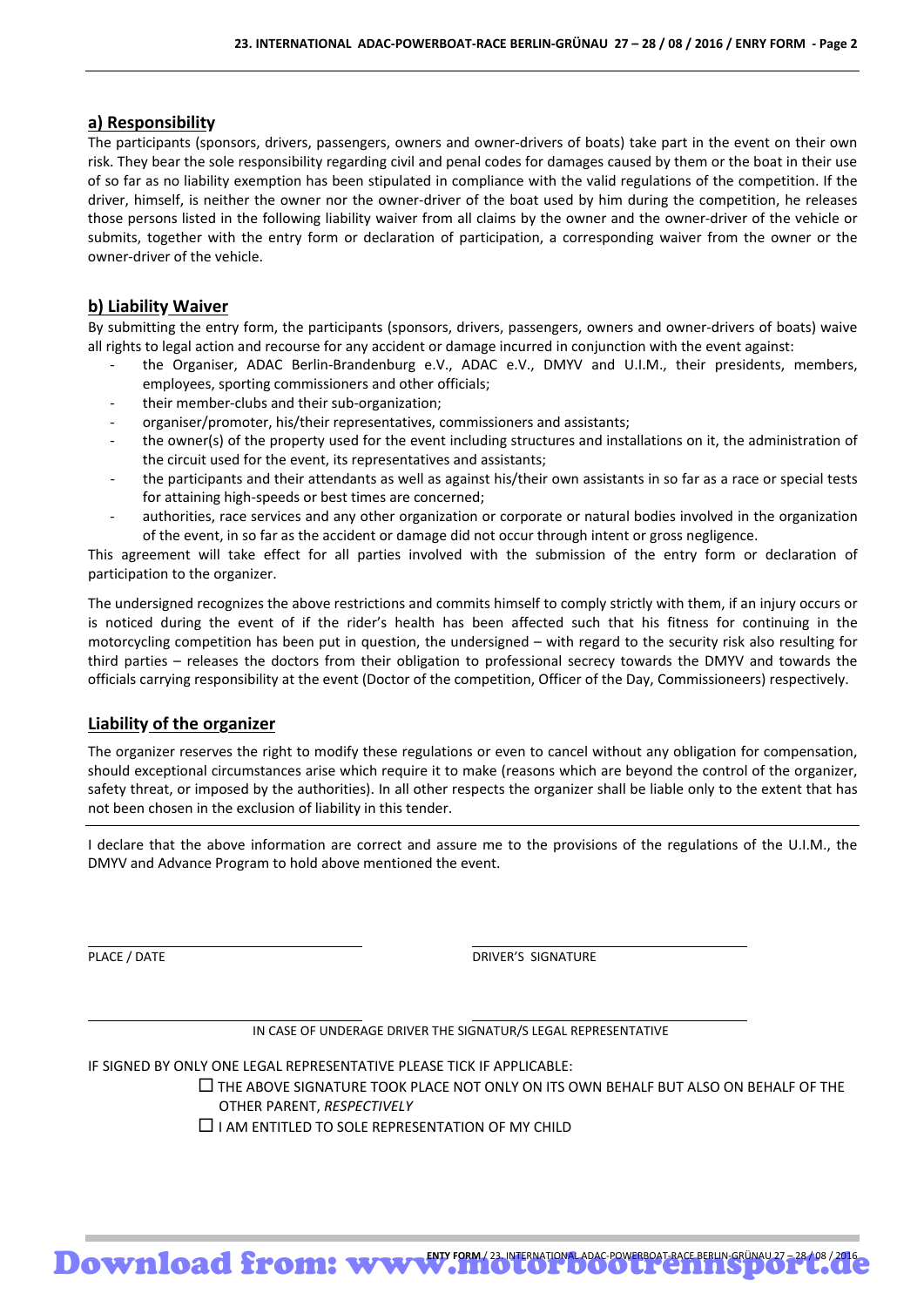|                                                                                                                                              | <b>Internationales</b><br><b>IUIM</b><br>$\Box$ ADAC<br><b>ADAC</b><br>Motorbootrennen Berlin-Grünau<br>27./28. August 2016<br><b>UIM Formula 4 World Championship</b>                                                        |
|----------------------------------------------------------------------------------------------------------------------------------------------|-------------------------------------------------------------------------------------------------------------------------------------------------------------------------------------------------------------------------------|
| <b>NENNUNG</b>                                                                                                                               | Nennschluss: 21. August 2016                                                                                                                                                                                                  |
| ADAC Berlin-Brandenburg e.V.<br><b>Bundesallee 29/30</b><br><b>10717 Berlin</b><br>+49.30.8686 289<br>Fax:<br>E-Mail: motorsport@bbr.adac.de | Wird vom Veranstalter ausgefüllt<br>Bemerkungen<br>Eingang:                                                                                                                                                                   |
|                                                                                                                                              | Klasse:<br>St.-Nr:                                                                                                                                                                                                            |
| <b>TEAM</b>                                                                                                                                  |                                                                                                                                                                                                                               |
| Team:<br>Teamchef:                                                                                                                           | <u> 1989 - Johann Stoff, deutscher Stoffen und der Stoffen und der Stoffen und der Stoffen und der Stoffen und de</u>                                                                                                         |
| <b>FAHRER</b>                                                                                                                                |                                                                                                                                                                                                                               |
|                                                                                                                                              |                                                                                                                                                                                                                               |
| Vorname:                                                                                                                                     | <u> 1980 - Johann Barbara, martxa amerikan personal (h. 1980).</u>                                                                                                                                                            |
|                                                                                                                                              |                                                                                                                                                                                                                               |
| Straße:                                                                                                                                      | <u> 1980 - Andrea Brand, amerikansk politik (</u>                                                                                                                                                                             |
| PLZ / Wohnort:                                                                                                                               |                                                                                                                                                                                                                               |
| Liz.-Nr.:                                                                                                                                    | Ausgestellt durch:<br><u> 1980 - Johann Barbara, martin a</u><br><u> 1989 - Johann Barn, mars an t-Amerikaansk politiker (</u>                                                                                                |
|                                                                                                                                              | Club:                                                                                                                                                                                                                         |
| Telefon:                                                                                                                                     |                                                                                                                                                                                                                               |
| Telefax:                                                                                                                                     | <u> 1989 - Johann Barn, fransk politik (d. 1989)</u>                                                                                                                                                                          |
| E-Mail:                                                                                                                                      |                                                                                                                                                                                                                               |
| <b>BOOT</b>                                                                                                                                  |                                                                                                                                                                                                                               |
|                                                                                                                                              | Motor: Notice and the second state of the second state of the second state of the second state of the second state of the second state of the second state of the second state of the second state of the second state of the |
|                                                                                                                                              | Genehmigungsvermerk des Nationalen Verbandes des Fahrers:<br>(sofern erforderlich)                                                                                                                                            |

**Erklärungen und Unterschrift des Teilnehmers auf Seite 2**

**NENNFORMULAR MOTORBOOT‐RENNEN** / 23. INTERNATIONALES ADAC‐MOTORBOOT‐RENNEN BERLIN‐GRÜNAU 27. – 28. August 2016 Download from: www.motorbootrennsport.de